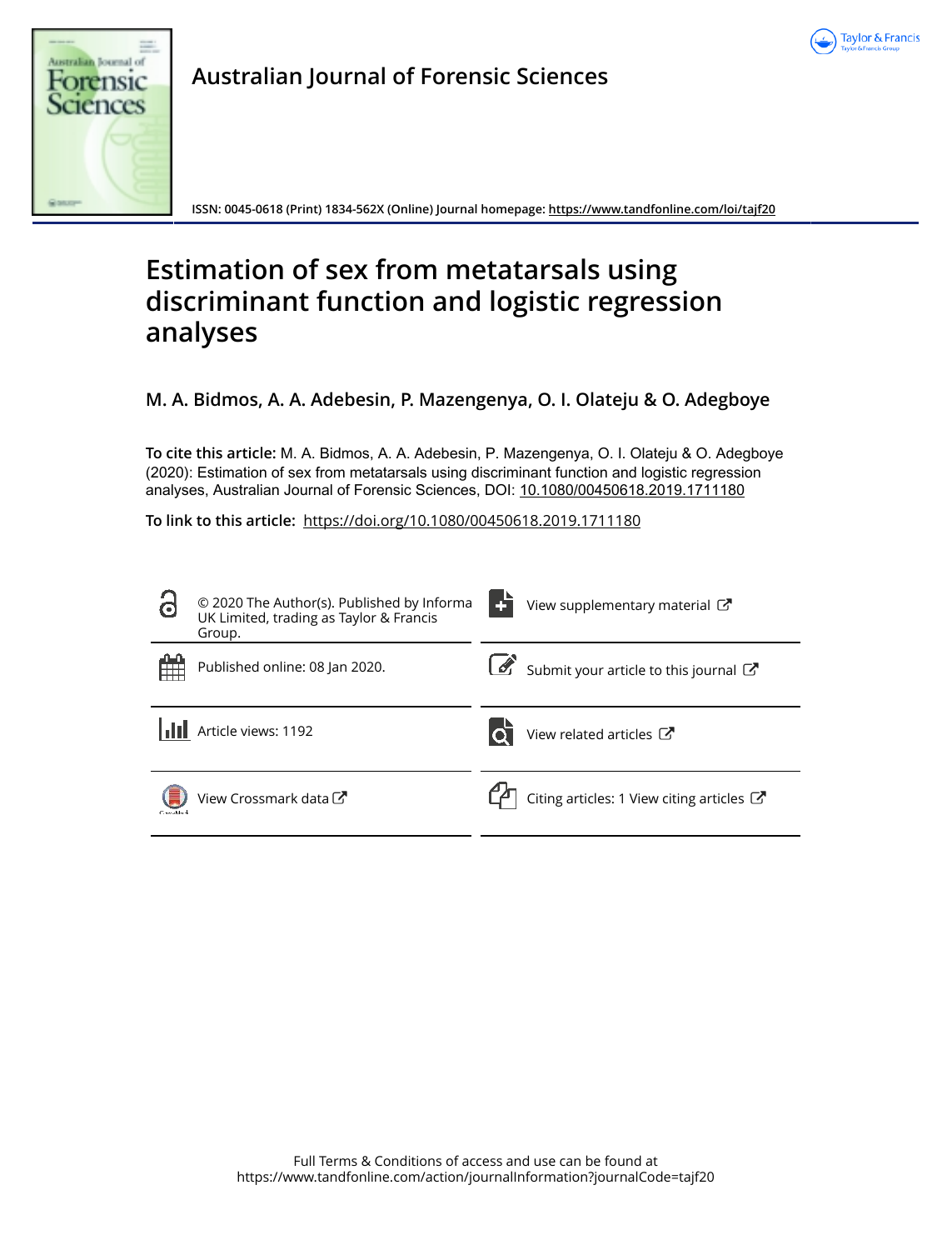

**a** OPEN ACCESS

Check for updates

# Estimation of sex from metatarsals using discriminant function and logistic regression analyses

M. A. Bidmos D<sup>a</sup>, A. A. Adebesin D<sup>b</sup>, P. Mazengenya D<sup>cd</sup>, O. I. Olateju D<sup>o</sup> and O. Adegboye  $\mathbf{P}^{\text{e,f}}$ 

aCollege of Medicine, QU Health, Qatar University, Doha, Qatar; <sup>b</sup>Department of Human Anatomy, Sefako Makgatho Health Sciences University, Ga-

Rankuwa, South Africa; 'School of Anatomical Sciences, Faculty of Health Sciences, University of the Witwatersrand, Johannesburg, South Africa; <sup>d</sup>College of Medicine, Ajman University, Ajman, United Arab Emirates; <sup>e</sup>Department for Management of Science and Technology Development, Ton Duc Thang University, Ho Chi Minh City, Vietnam; 'Faculty of Mathematics and Statistics, Ton Duc Thang University, Ho Chi Minh City, Vietnam

#### **ABSTRACT**

South Africa has one of the highest crime rates in the world and the discovery of dismembered bodies for human identification process poses a greater challenge. The South African Africans (also known as South African blacks) population group is often the victims of crimes as they are the largest group. While measurements of several bones of the human skeleton have been used for sex estimation, the potential of metatarsals have not been explored in this population group. Metatarsal bones are usually well-preserved since they are recovered in shoes protected from scavengers and they are able to withstand environmental degradation and taphonomy. This study investigated the potential of measurements of metatarsals in sex estimate amongst South African Africans using logistic and discriminant function analysis. Six measurements of metatarsals from 100 individuals of known sex and population affinity from the Raymond Dart Collection of Human skeletons were analysed. Various combinations of measurements of metatarsal bones yielded suitably high average accuracies (79% to 84%) for sex estimation and are comparable to functions derived from other skeletal elements of South African Africans. Metatarsals of South African Africans are therefore useful as alternatives to highly sexual dimorphic bones in the forensic estimation of sex.

#### ARTICLE HISTORY

Received 14 October 2019 Accepted 15 December 2019

#### **KEYWORDS**

Estimation of sex; metatarsals; discriminant function analysis; logistic regression analysis; South Africa; forensic anthropology

# **Introduction**

Estimation of the sex of an individual from recovered bones forms an essential part of human identification. Two methods are used in the estimation of sex from recovered skeletons, namely, non-metric and metric methods. The non-metric method involves using morphological traits on bones such as the skull and pelvis, which exhibit high sexual dimorphism <sup>1</sup>. These traits include the presence of occipital hook, large mastoid process and pronounced muscle attachments in male skulls while wide subpubic angle, short and broad sacrum, laterally deviated ischial spines and wide pelvic inlet are usually associated with the

CONTACT M. A. Bidmos <sup>2</sup> mbidmos@qu.edu.qa

Supplemental data for this article can be accessed here.

© 2020 The Author(s). Published by Informa UK Limited, trading as Taylor & Francis Group.

This is an Open Access article distributed under the terms of the Creative Commons Attribution-NonCommercial-NoDerivatives License (http://creativecommons.org/licenses/by-nc-nd/4.0/), which permits non-commercial re-use, distribution, and reproduction in any medium, provided the original work is properly cited, and is not altered, transformed, or built upon in any way.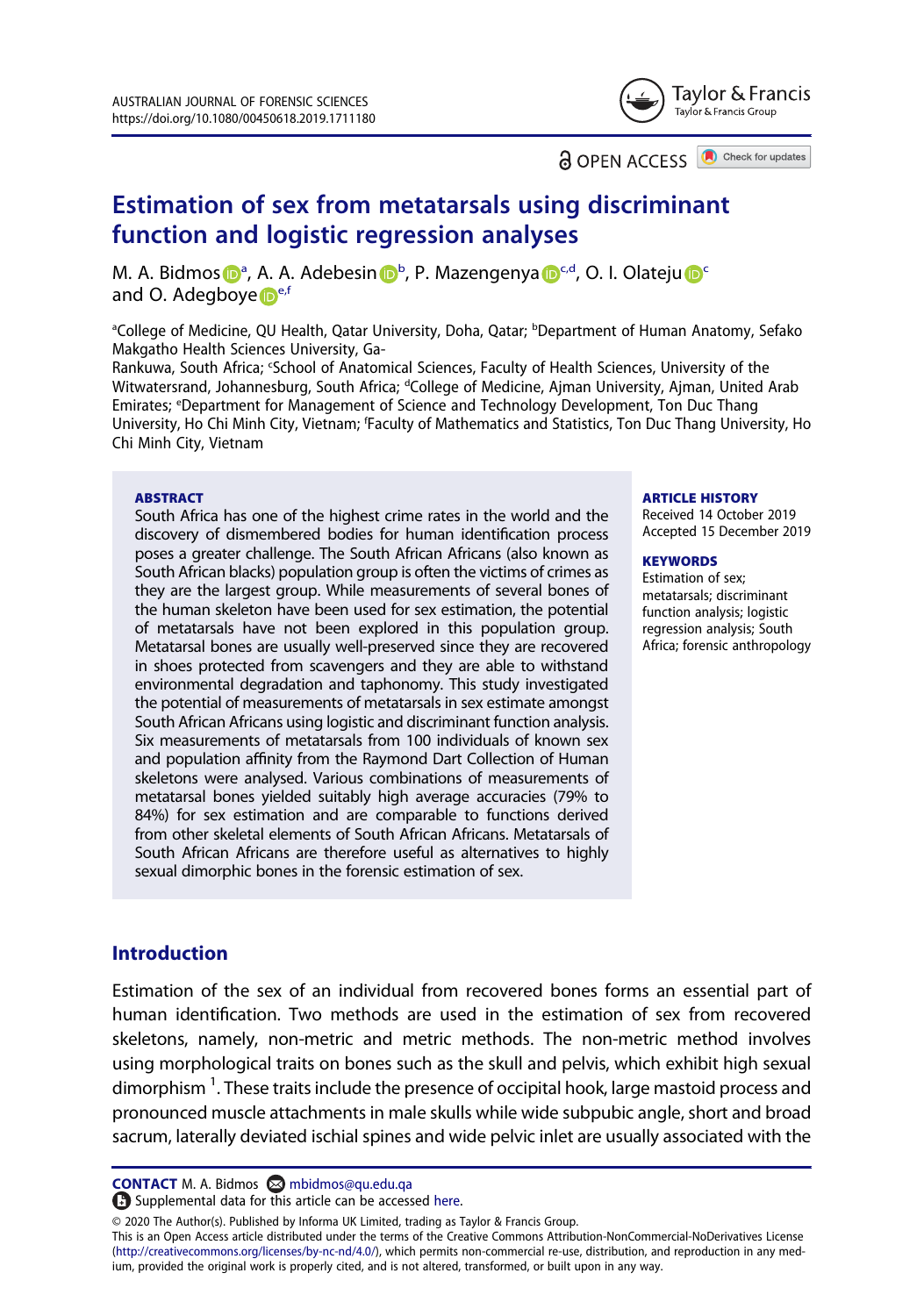female pelvis<sup>1</sup>. The main drawbacks of the non-metric method are its subjectivity as it depends on the expertise of the examiner<sup>2</sup> and it is considered a complex method<sup>3</sup>. The metric method on the other hand involves measuring a variable or taking a suite of measurements on a bone and it is reliable and reproducible<sup>2</sup>.

The metrical method is widely used because of its objectivity as the measurement technique can be assessed and validated using a variety of statistical methods<sup>2</sup>. The measurements from the metric method can be subjected to a variety of statistical techniques including and not limited to use of indices, student's t-test, demarking and identification points, logistic regression and discriminant function analyses. Thus, continuous efforts are being made by forensic and physical anthropologists to generate new logistic regression and discriminant function equations from a variety of measurements of bones that display sexual dimorphism while at the same time revising old equations to monitor secular trends.

Population-specific discriminant function and logistic regression equations for estimation of sex have been formulated from measurements of the skull<sup>4-9</sup>, pectoral girdle<sup>10-15</sup>, sternum<sup>16–21</sup>, pelvis<sup>22–24</sup>, hand and foot bones<sup>25–30</sup> with various degrees of accuracies. In addition, several studies have shown the usefulness of intact long bones of upper and lower limbs<sup>13,30–40</sup> for sex prediction in different parts of the world. In South Africa, local osteometric standards for sex estimation from skeletons have also been formulated from measurements of the skull<sup>41–43</sup>, long bones of the limbs<sup>44–52</sup>, sternum<sup>53</sup>, pelvis<sup>54</sup> and patella<sup>55,56</sup>. Similarly, measurements from the largest bones of the foot such as the talus<sup>57,58</sup> and calcaneus<sup>59,60</sup> have also been used for sex estimation.

The calcaneus being the largest tarsal bone was evaluated for its sexing potential in South Africans<sup>59,60</sup>. Nine measurements of the calcaneus were subjected to discriminant function analysis. The range of average accuracy in correct sex classification in South African whites ranged from 81 to 92%<sup>59</sup> while that in South African blacks<sup>60</sup> was from 79 to 86%. The function derived from a combination of all measurements produced the highest average accuracy in both population groups<sup>59,60</sup>. Since the calcaneus articulates directly with the talus to form the subtalar joint, the potential of the talus in sex estimation was also investigated. In a previous study by Steele<sup>25</sup>, the talus was shown to exhibit greater sexual dimorphism compared to the calcaneus. Consequently, nine measurements of the talus of South Africans were subjected to discriminant function analysis<sup>57,58</sup>. The range of average accuracy in South African whites was 78 to  $88\%^{57}$ . A similar range of average accuracy (80–89%) was also obtained for the South African black sample studied $58$ . In addition to been sexually dimorphic, morphologic features of the calcaneus such as the number of talar articular facets<sup>61,62</sup> exhibit population variability. Discriminant function equations derived from measurements of both the talus and calcaneus can also be used in the assessment of population affinity<sup>62,63</sup> and estimation of stature<sup>64,65</sup> in South Africans.

However, very little is known about the forensic application of metatarsal bones in human identification. Byers, Akoshima and Curran<sup>66</sup> derived regression equations for stature reconstruction from measurements of metatarsal bones obtained from the Terry Collection at the Smithsonian Institute, University of New Mexico. Similar equations were also formulated from measurements of metatarsals of South Africans<sup>67</sup>, Portuguese<sup>68</sup>, Americans<sup>69</sup>, and Japanese<sup>70</sup>. In addition, the maturation of the proximal epiphysis of the fifth metatarsal has been reported to be useful in the estimation of age<sup>71</sup>. To date, few studies have investigated the usefulness of the measurements of the metatarsals in the estimation of sex<sup>72−76</sup>. Robling and Ubelaker<sup>72</sup> subjected measurements of the metatarsal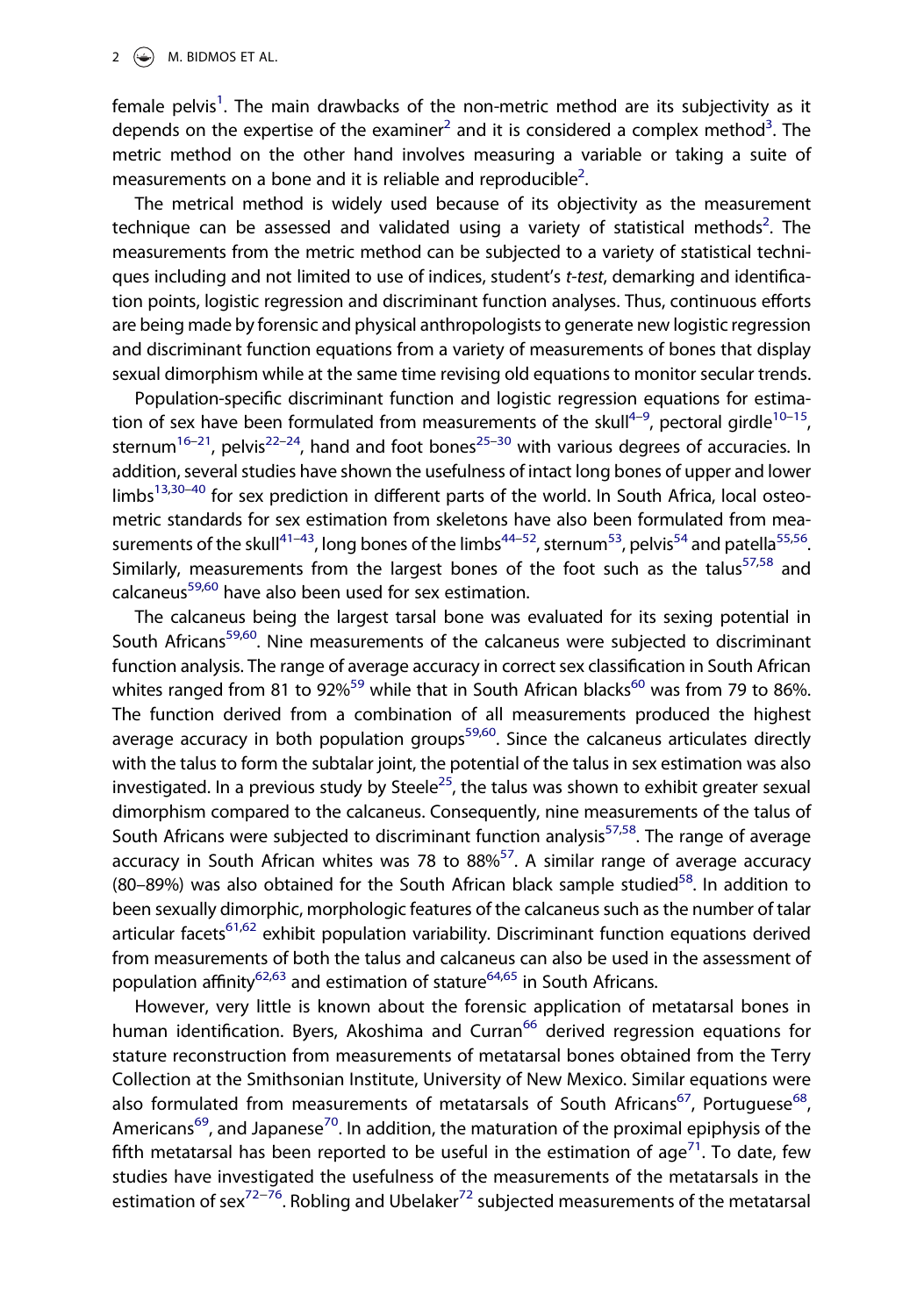of American whites and blacks to discriminant function analysis and obtained an average accuracy in correct classification that ranged from 83 to 100%.

Since discriminant function equations are population-specific, measurements of metatarsals were also used in the derivation of population-specific equations in different population groups. These include Japanese<sup>70</sup>, contemporary Americans<sup>73</sup>, Egyptians<sup>74</sup>, Greek<sup>75</sup> and Italians<sup>76</sup> with average accuracies accuracies of 74.1%, 86% to 100% and 80% to 96% respectively. To date, no study has been conducted on the estimation of sex from measurements of metatarsals in any South African population group. It is the aim of this study to assess the usefulness of the length of metatarsal bones in the estimation of sex of South African Africans (also known as Black South Africans) using a discriminant function and logistic regression equations.

### Materials and methods

Ethics approval for the current study was obtained from the Sefako Makgatho University Research Ethics Committee (SMUREC/M/61/2019: IR). The research data were collected from human skeletonized remains housed in the Raymond A. Dart Collection of Human Skeletons, School of Anatomical Sciences, University of the Witwatersrand, Johannesburg, South Africa<sup>77</sup>. This collection is one of the biggest in the world with over 2,500 complete modern human skeletons that were derived from cadavers of unclaimed bodies from hospitals in Gauteng province prior to 1958<sup>77</sup>. Since then, the number of skeletons in the collection has increased due to the contributions from cadavers obtained for teaching and research purposes through the Body Donor programme of the School of Anatomical Sciences, University of the Witwatersrand, Johannesburg<sup>77</sup>.

Data were collected from two samples. The calibration sample consisted of 50 males and 50 females, which were selected by a simple random sampling technique. This sample was used in the derivation of logistic and discriminant function equations for the estimation of sex. Metatarsals without any evidence of fracture or pathological conditions, which belonged to South African blacks were used. The test sample consisted of metatarsals from 25 individuals (15 males and 10 females) which were obtained from the Raymond A Dart Collection of Human Skeletons, Johannesburg. Consideration was given to this population group because it is the largest population group in South Africa<sup>78</sup> and are more likely to be victims of crime.

The following six measurements of metatarsal bones were taken using a Vernier caliper:

- (i) Lengths of first, second, third and fourth metatarsals (M1– M4): This is the linear distance taken along the longitudinal axis of the bone from the apex of the capitulum to the midpoint of the articular surface of the base of the bone $^{67}$ .
- (ii) Functional length of the fifth metatarsal (M5F): This is the linear distance between the apex of the capitulum of the fifth metatarsal and the dorsoplantar midpoint of the intersection between the fourth metatarsal and cuboid facets<sup>67</sup>.
- (iii) Morphological length of the fifth metatarsal (M5P): This is the linear distance between the apex of the capitulum and the tip of the tuberosity<sup>67</sup>.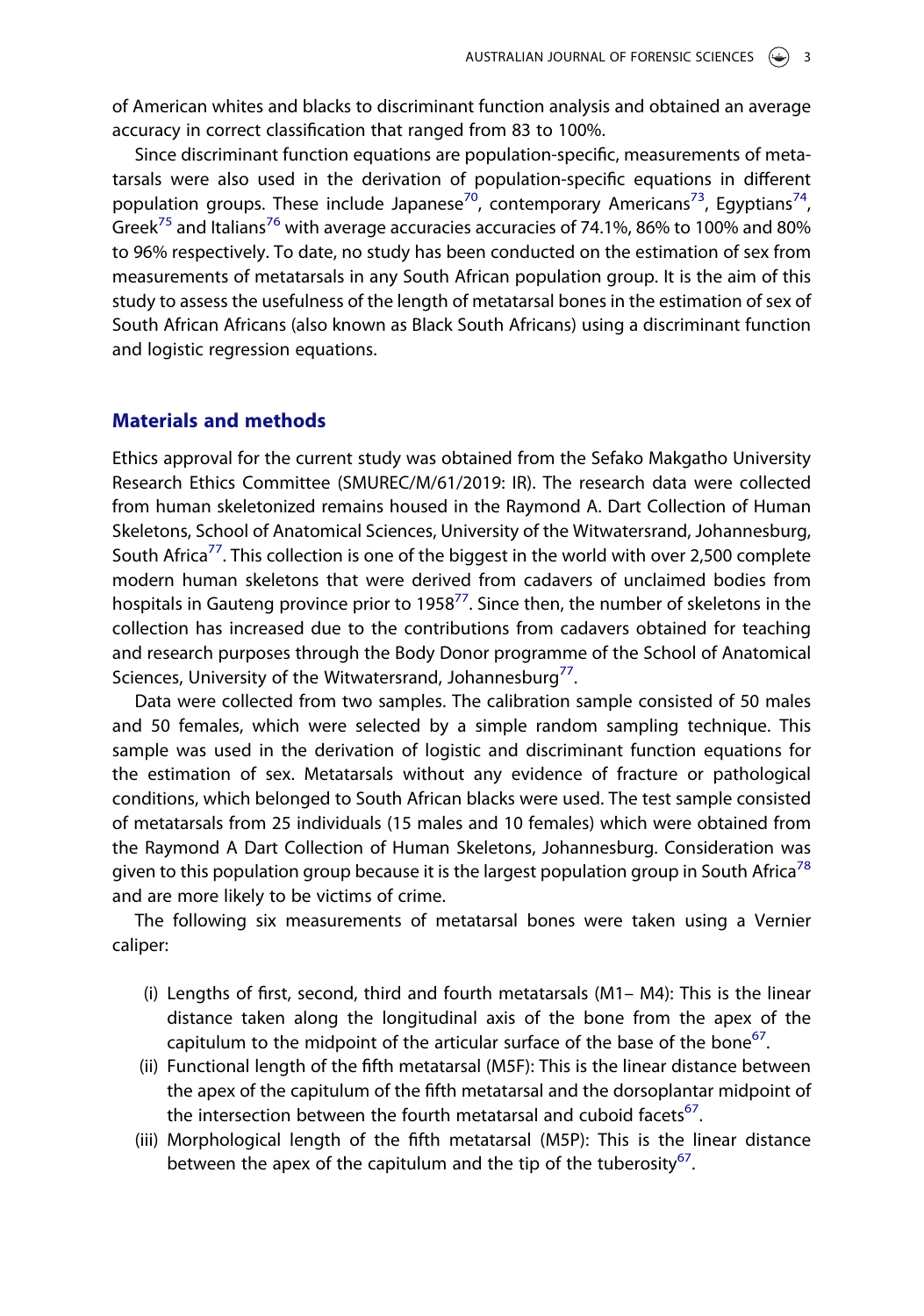#### $4 \quad \circledast$  M. BIDMOS ET AL.

The data analysis was carried out in SAS 9.4 Software Version 6 of the SAS System for Windows. All inferences are based on 95% confidence interval (5% significance level). Preliminary exploratory analyses included presenting metatarsal measurements from males and females as means and standard deviations. Student's t-test statistics were used to test for sex differences between each measurement from males and females. Assessment of internal consistency of the metatarsal measurements was done using Cronbach's alpha (R) and technical error of measurement (TEM).

Subsequently, univariate, multivariable logistic regression analysis (LRA) and direct discriminant function analysis (DFA) were performed on the metatarsal measurements. The stepwise procedure was used to select the best subset of measurements for sex discrimination using both LRA and DFA. From these analyses, coefficients and constants were obtained and utilized for the derivation of the DFA and LRA equations. For both LRA and DFA, we present the estimated sensitivity (sens), specificity (spec) and overall accuracy (total correct classification) based on the reported thresholds (sectioning points) to assess the sex estimation of the two methods. A 'leave-one-out' classification procedure was used in testing the validity of the derived functions. The original accuracy obtained for each function was thus cross-validated in the process and the cross-validated classification rates (CVCR) were reported.

# **Results**

We assessed the measurement error using TEM and the internal consistency of metatarsal variables using the Cronbach's alpha for reliability (R). Table 1 shows that the relative TEM for measurements ranged from 0.8% for M4 to 1.1% for M1. The obtained values for the relative technical error of measurement (rTEM) was lower than the acceptable limit of 1.5% as suggested by Perini et al.<sup>79</sup>. High values of Cronbach's alpha scores were obtained for all measurements of the metatarsals. These ranged between 0.95 and 0.97 as shown in Table 1. Similarly, pairwise correlations (Figure S1) revealed strong positive linear relationships between the metatarsal measurements. Descriptive statistical summaries including means and standard deviations for each of the measurements of the metatarsal bones from both sexes are shown in Table 2. The mean values for all the male measurements from the metatarsal bones are significantly larger than female mean measurements ( $p \le$ 0.05) indicating sexual dimorphism.

The results from logistic regression models and discriminant function analysis are presented for each metatarsal in Table 3. For all measurements, the normality test was

Table 1. Internal consistency of the metatarsals data: Relative technical error of measurement (TEM) and coefficient of reliability (standardized Cronbach's alpha) for metatarsal data.

| Variables       | rTEM | Cronbach's alpha (R) |
|-----------------|------|----------------------|
| M1              | 1.1  | 0.97                 |
| M <sub>2</sub>  | 1.1  | 0.95                 |
| M <sub>3</sub>  | 1.0  | 0.95                 |
| M4              | 0.8  | 0.96                 |
| M5 <sub>F</sub> | 1.1  | 0.95                 |
| M5 <sub>P</sub> | 0.9  | 0.96                 |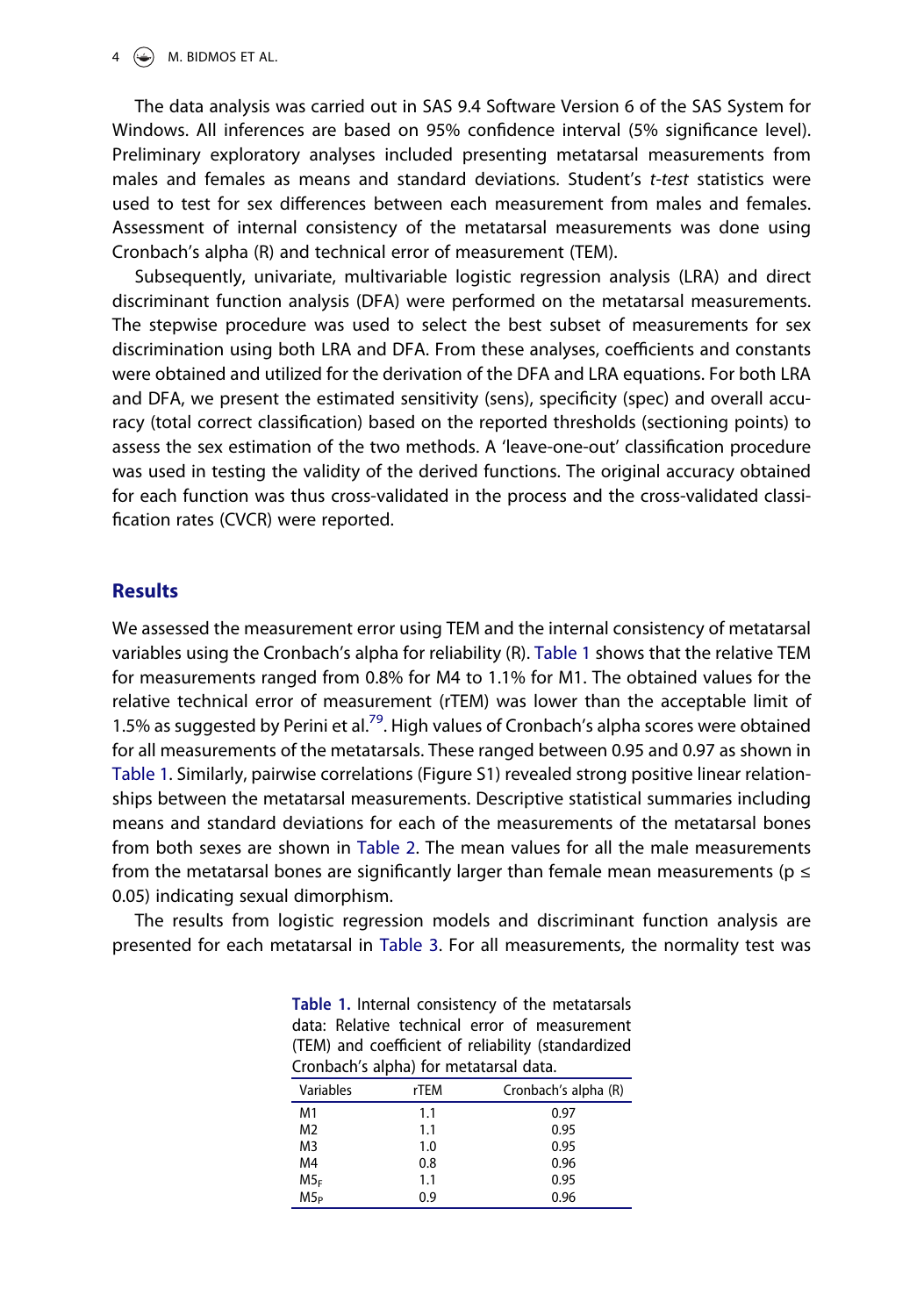|                 | Females |       |      |    |       |      |          |
|-----------------|---------|-------|------|----|-------|------|----------|
| Variables       | No      | Mean  | SD   | No | Mean  | SD   | p-value  |
| M1              | 50      | 63.44 | 3.57 | 50 | 67.12 | 3.77 | < 0.0001 |
| M2              | 50      | 71.47 | 4.16 | 50 | 75.55 | 3.44 | < 0.0001 |
| M3              | 50      | 68.39 | 4.34 | 50 | 70.63 | 3.54 | 0.0058   |
| M4              | 50      | 66.44 | 4.27 | 50 | 71.12 | 3.62 | < 0.0001 |
| M5 <sub>F</sub> | 50      | 58.85 | 4.14 | 50 | 61.38 | 3.29 | 0.0009   |
| M5 <sub>P</sub> | 50      | 69.02 | 5.21 | 50 | 71.95 | 4.43 | 0.0032   |

Table 2. Descriptive statistics of measurements of metatarsals.

done using the Shapiro-Wilk test and Kolmogorov–Smirnov test, but in both tests the p-values were not statistically significant ( $p > 0.05$ ) suggesting that the data followed a normal distribution. The highest average accuracy obtained in correct sex classification was obtained for M4 (71%) in both DFA and LRA. However, the lowest average accuracies for DFA and LRA was obtained for M3 (56%) and M5p (60%) respectively. The classification average accuracy of each of the metatarsal measurement used in the LRA and DFA is as shown in Figure S2.

In the multivariate analysis of variance, the assumption of homogeneity of variancecovariance matrices was violated, hence a pooled covariance matrix was used. The unstandardized coefficients, constants, sectioning points and average accuracies are presented for the multivariate functions for both DFA and LRA in Table 4. Stepwise discriminant function analysis of all measurements yielded an average accuracy of 80% in which M2, M3, and M4 were selected. The same measurements, i.e. M2, M3, and M4 were selected in the stepwise logistic regression analysis with a similar average accuracy (81%). Various combinations of measurements were subjected to direct analysis using DFA and LRA. The highest average accuracy was obtained from a combination of M1, M2, M3 and M4 using DFA (function 2, Table 4). The same combination of measurements yielded a lower average accuracy (81%) using LRA (Function 8, Table 4). Various other combinations of measurements are arranged in descending order of average accuracy in Table 4. The range of average accuracy for multivariate functions using DFA is 80–84% (functions 2 to 6, Table 4) while that for functions derived using LRA is 79–81% (functions 8 to 12, Table 4).

Cross-validation of the functions derived from the multivariate analysis was performed using the leave-one-out classification and a test sample. In the former, the average accuracy remains essentially unchanged with the drop in average accuracy ranging between 1% (Functions 1 and 3, Table 4) and 5% (Function 9, Table 4). The validation functions 1 to 5 (Table 4), derived from DFA, on an independent test sample yielded an average accuracy in correct sex classification of 76% to 80%. Also, validation of LRA functions produced a similar range of average accuracy (76% to 84%).

# **Discussion**

Variation of the skeletal biology among various populations is a well-known phenomenon<sup>1,46,72</sup>. The skeletal variation necessitates further research, particularly in forensic anthropology for the establishment of biological profile during human identification. In forensic anthropology, development of both temporal and population-specific standards to establish the biological profile are extremely important considering the high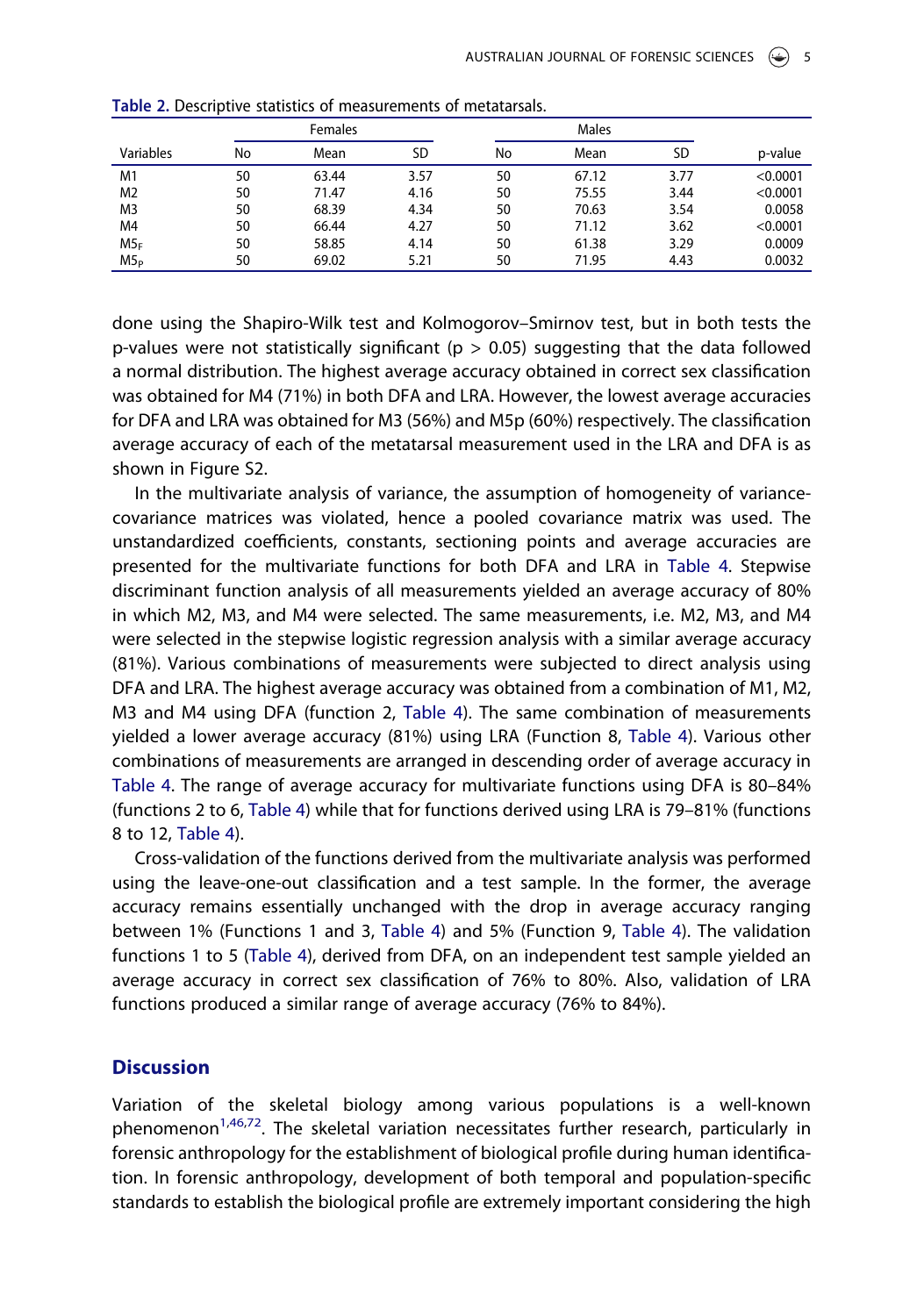|                               |          |               |                                      | ЪŔ                                      |                                       |         |                             |                                     | LRA  |                                  |                                                                       |                                                             |
|-------------------------------|----------|---------------|--------------------------------------|-----------------------------------------|---------------------------------------|---------|-----------------------------|-------------------------------------|------|----------------------------------|-----------------------------------------------------------------------|-------------------------------------------------------------|
| Measurements                  |          |               |                                      | 4                                       |                                       | $\circ$ |                             | ∞                                   | Ō    | $\approx$                        |                                                                       | $\overline{a}$                                              |
|                               |          | 0.28          |                                      |                                         |                                       |         |                             | 0.27                                |      |                                  |                                                                       |                                                             |
|                               |          |               | 0.26                                 |                                         |                                       |         |                             |                                     | 0.29 |                                  |                                                                       |                                                             |
| Μ3                            |          |               |                                      |                                         |                                       | 0.25    |                             |                                     |      | 0.14                             |                                                                       |                                                             |
| $\overline{4}$                | 0.25     |               |                                      |                                         |                                       |         | 0.30                        |                                     |      |                                  |                                                                       |                                                             |
| M5F<br>M5P                    |          |               |                                      | (20)                                    |                                       |         |                             |                                     |      |                                  | 0.19                                                                  |                                                             |
|                               |          |               |                                      |                                         |                                       |         |                             |                                     |      |                                  |                                                                       |                                                             |
| Constant                      | $-17.37$ |               |                                      |                                         | 0.207<br>0.57<br>0.68<br>0.88<br>0.88 |         |                             |                                     |      |                                  |                                                                       | $\frac{13}{9}$ $\frac{46}{9}$ $\frac{60}{9}$ $\frac{80}{9}$ |
| Sectioning point <sup>1</sup> | <u>ទ</u> | $\frac{5}{2}$ |                                      |                                         |                                       |         |                             |                                     |      |                                  |                                                                       |                                                             |
| Average accuracy (%)          | 71.00    | 70.00         | 0<br>0 0 0 0<br>0 0 0 0<br>0 0 0 0 0 | $-6.36$<br>$-6.36$<br>$-6.36$<br>$-7.6$ |                                       |         | 30.55<br>0.50<br>7 7 7 0.00 | - 17.75<br>0.52<br>- 0.60<br>- 0.00 |      | 88 89 89<br>9 8 9 80<br>9 8 9 80 | $\frac{1}{1}$ $\frac{3}{4}$ $\frac{6}{9}$ $\frac{6}{9}$ $\frac{6}{9}$ |                                                             |
| Cross validation (%)          |          | S             |                                      |                                         |                                       |         |                             |                                     |      |                                  |                                                                       |                                                             |

| $\frac{2}{3}$   |
|-----------------|
|                 |
|                 |
|                 |
|                 |
|                 |
| i               |
|                 |
| ١               |
|                 |
|                 |
|                 |
|                 |
| くらこ こここ         |
|                 |
|                 |
|                 |
|                 |
| č               |
|                 |
|                 |
|                 |
|                 |
|                 |
|                 |
|                 |
|                 |
|                 |
|                 |
|                 |
|                 |
|                 |
|                 |
|                 |
|                 |
|                 |
|                 |
|                 |
|                 |
|                 |
|                 |
|                 |
|                 |
|                 |
|                 |
| J<br>1          |
|                 |
|                 |
|                 |
|                 |
| <b>ANGLETER</b> |
|                 |
|                 |
| l               |
|                 |
|                 |
|                 |
|                 |
|                 |
|                 |
|                 |
|                 |
|                 |
| -<br>^<br>1     |
|                 |
|                 |
|                 |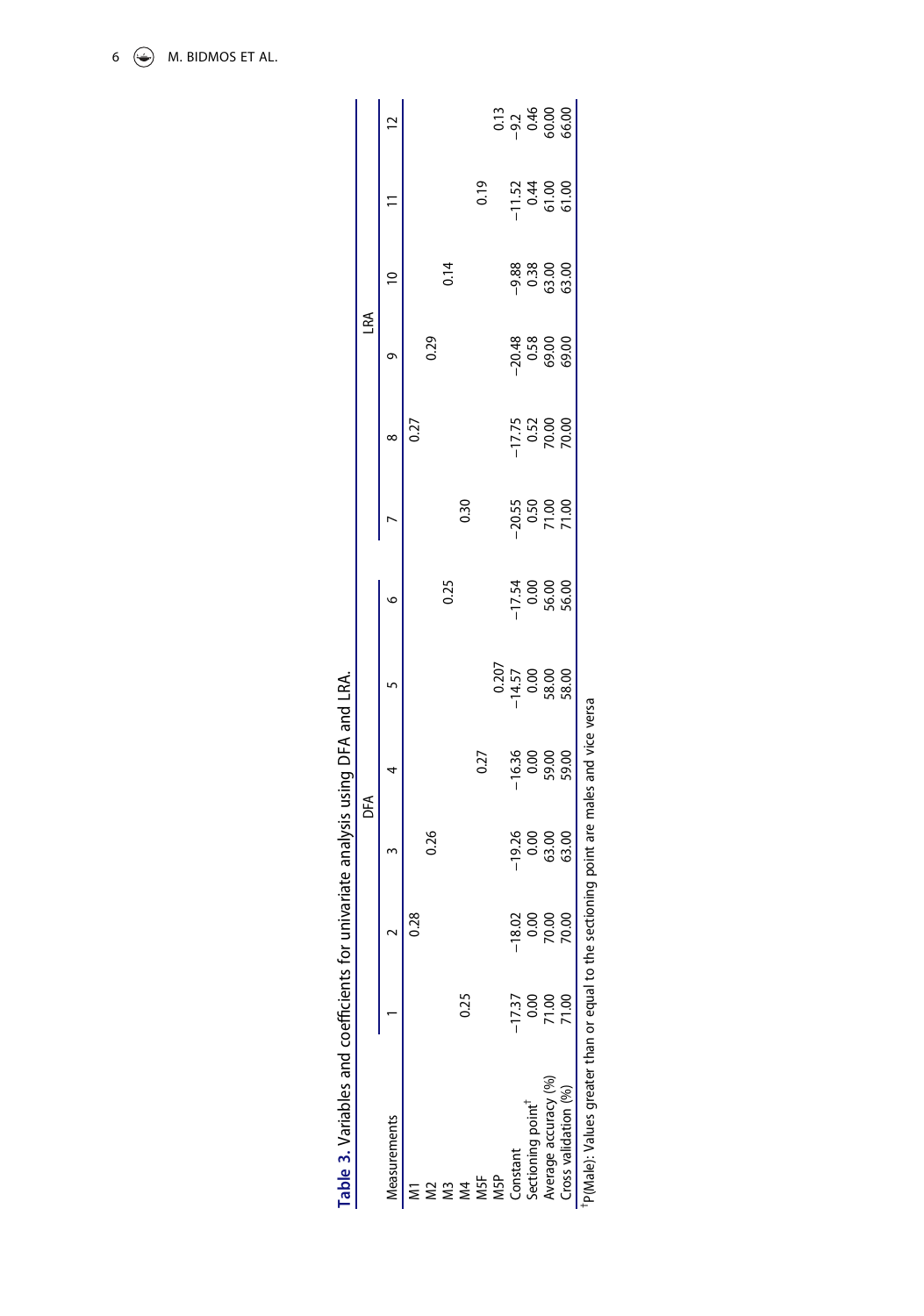|                               | <b>DFA</b> |          |          |          | LRA      |          |          |          |               |          |
|-------------------------------|------------|----------|----------|----------|----------|----------|----------|----------|---------------|----------|
|                               | Stepwise   |          | Direct   |          |          | Stepwise |          |          | <b>Direct</b> |          |
| Measurements                  |            | 2        | 3        | 4        | 5        | 6        |          | 8        | 9             | 10       |
| M1                            |            | 0.10     | 0.09     | 0.10     |          |          | 0.14     |          | 0.14          | 0.14     |
| M <sub>2</sub>                | 0.33       | 0.26     | 0.26     | 0.26     |          | 0.59     | 0.51     |          | 0.50          | 0.51     |
| M <sub>3</sub>                | $-0.46$    | $-0.45$  | $-0.46$  | $-0.42$  | $-0.30$  | $-0.88$  | $-0.86$  | $-0.49$  | $-0.90$       | $-0.83$  |
| M4                            | 0.30       | 0.30     | 0.29     | 0.32     | 0.45     | 0.59     | 0.81     | 0.76     | 0.58          | 0.67     |
| M <sub>5F</sub>               |            |          |          | $-0.10$  |          |          |          |          |               | $-0.21$  |
| M <sub>5</sub> P              |            | $-0.02$  |          |          | 0.01     |          | $-0.06$  | $-0.30$  |               |          |
| Constant                      | $-12.81$   | $-13.55$ | $-13.47$ | $-13.37$ | $-10.83$ | $-23.60$ | $-23.94$ | $-16.46$ | $-23.46$      | $-23.21$ |
| Sectioning point <sup>T</sup> | 0.00       | 0.00     | 0.00     | 0.00     | 0.00     | 0.34     | 0.48     | 0.48     | 0.50          | 0.50     |
| Average accuracy (%)          | 80.00      | 84.00    | 83.00    | 83.00    | 80.00    | 81.00    | 81.00    | 81.00    | 80.00         | 78.00    |
| Cross-validation (%)          | 79.00      | 82.00    | 82.00    | 80.00    | 80.00    | 81.00    | 81.00    | 76.00    | 80.00         | 78.00    |
| Test sample validation<br>(%) | 76.00      | 80.00    | 80.00    | 80.00    | 80.00    | 76.00    | 84.00    | 76.00    | 76.00         | 76.00    |

Table 4. Variables and coefficients for multivariate analysis using DFA and LRA.

<sup>†</sup> P(Male): Values greater than or equal to the sectioning point are males and vice versa

crime rates in some countries including South Africa<sup>41,45,46,80</sup>. In the current study, we analysed the usefulness of length measurements of these bones in generating equations for correct estimation of sex in the social identifiable black South African population group. Metatarsal bones have a high recovery rate in forensic situations because of their large numbers and as well as their smaller size, that increases the surface area to volume ratio thereby making them less susceptible to taphonomy<sup>75</sup>.

The findings from the current study indicate that the mean total length of the metatarsal bones of males were significantly larger than their female counterparts. Subsequent discriminant function analysis (DFA) and logistic regression analysis (LRA) of individual bone measurements showed low to moderate sexual dimorphism with the average accuracy in correct sex estimation that ranged from 56% to 71%. However, the combination of length measurements from various metatarsal bones produced acceptably high sex estimation accuracies using both DFA (80 – 84%) and LRA (79 – 81%). The differences in the magnitude of the average accuracies in sex estimation generated by both univariate and multivariate equations further supports the concept that multiple measurements both from a single bone or different bones produce higher classification rates that are useful in both fragmentary and intact bones. The result of the crossvalidation of the equations generated in this study using both DFA and LRA as well as the use of test sample further confirms the forensic utility of these equations as the change in average accuracies are within a reasonable limit. However, the low to moderate average accuracies in sex estimation obtained from the univariate analysis in this study are of little or no forensic utility.

Previous studies in different parts of the world<sup>70,72–76</sup> have shown that various linear and volumetric measurements of metatarsals are useful in the estimation of sex with various degrees of average accuracies. Robling and Ubelaker<sup>72</sup> analysed data obtained from the length, midshaft diameter, superoinferior height of head and base, and mediolateral width of head and base of each of the five metatarsals of Americans obtained from the Terry collection. They obtained an average accuracy of 86% to 95% in correct sex classification, which is higher than the average accuracy (74%) obtained by Case and Ross<sup>73</sup> using metatarsals from the same collection. It is plausible that the skeletons analysed in these two studies differ in terms of year of birth and in terms of the lifestyle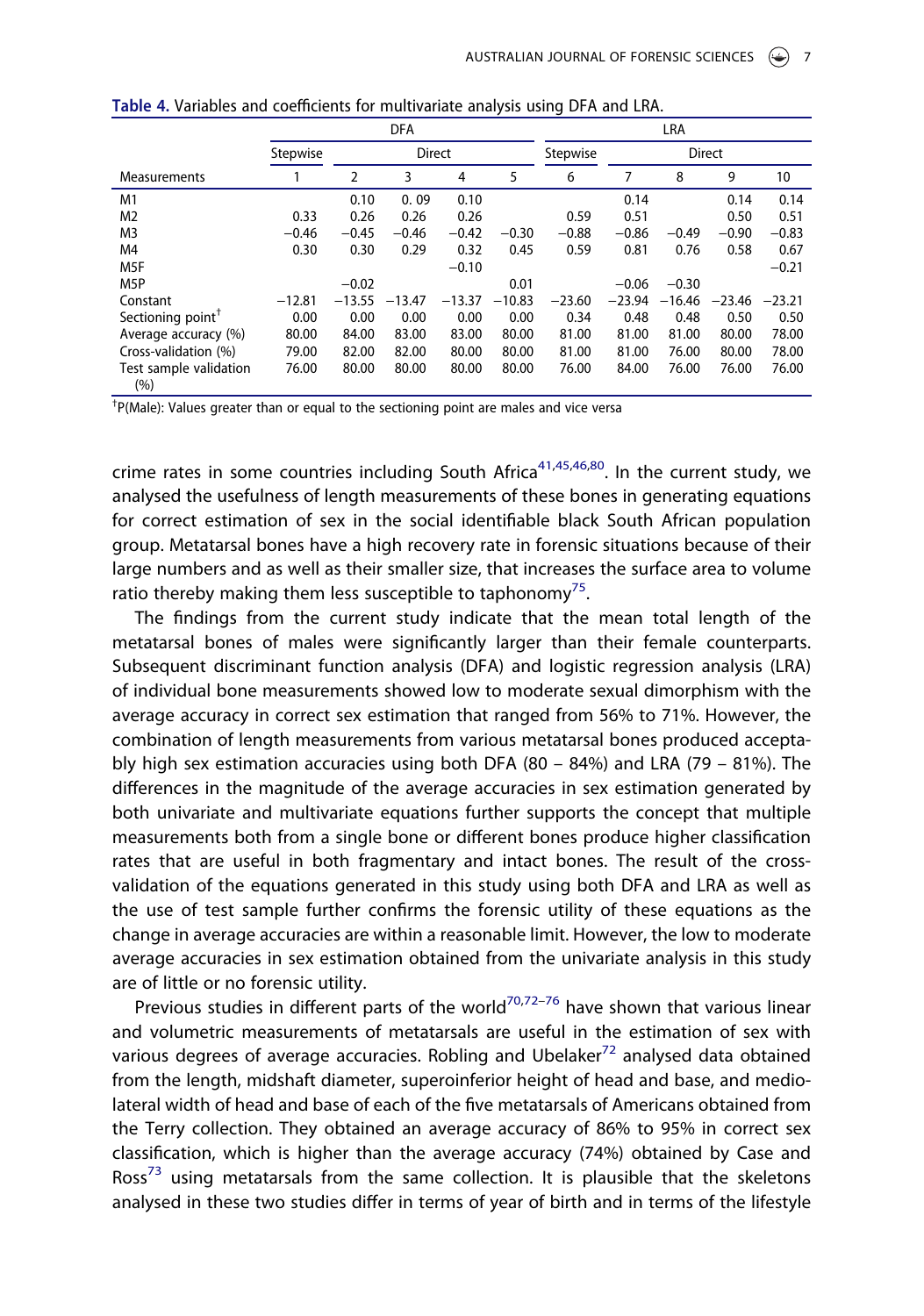of the individuals whose skeletons were analysed. These may explain the apparent lack of sexual dimorphism in the metatarsals of contemporary Americans<sup>73</sup>, which is a further proof that equations generated for human identification should be derived at opportune intervals. In Greeks<sup>75</sup>, a range of average accuracy of 81-90% was obtained which is similar to that obtained by Robling and Ubelaker<sup>72</sup>. The inclusion of dimensions such as mediolateral width of head, midshaft and base; and dorsoplantar width of head, midshaft and base could possibly explain the similarity in the average accuracies in both studies.

Gibelli et al.<sup>76</sup>. subjected various linear and volumetric measurements of the first metatarsals of Italians to discriminant function analysis and they obtained a range of average accuracy in correct sex estimation ranging from 79% to 85%. Hishmat et al.<sup>70</sup> performed similar analysis on measurements of the first metatarsal bone in combination with the femur, tibia and fibula of Japanese and they obtained a range of average accuracy between 76% and 98%. Similarly, Moneim et al.<sup>74</sup> obtained a high average classification rate of between 86% and 100% from analysis of measurements of metatarsals of Egyptians. While the results of the multivariate analyses from the current study compare well with that obtained for Italians<sup>76</sup>, the average accuracies are generally lower than those presented for Americans<sup>72</sup>, Egyptians<sup>74</sup> and Greeks<sup>76</sup>. The most plausible explanation for the difference in the average accuracies observed between the current study and other studies with higher average accuracies<sup>72,74,76</sup> is the inclusion of epiphyseal and midshaft width measurements in these other studies. It appears that the inclusion of these measurements (epiphyseal and midshaft width) in these studies improved the prediction classification rates that were observed.

Epiphyseal and diaphyseal width measurements have been shown to be significantly impacted by physical activity<sup>73</sup> and have been shown to exhibit sexual dimorphism<sup>51,52,74,81–83</sup> compared to length measurements. However, Case and Ross<sup>73</sup> argued that since epiphyseal or diaphyseal measurements are probably more influenced by lifetime activity and that length measurements appear to have a more stable relationship, length measurements should be used in a forensic context where the lifetime activities of an unidentified individual are unknown. The equations derived and presented in the current study all use length measurements of metatarsals and based on the aforementioned observation, these measurements are less impacted by physical activities and are useful in forensic context.

Sexual dimorphism of the metatarsal bones in black South Africans is comparable to other foot bones such as the talus and calcaneus that produced sex estimation classification rates of 80–89% in black South Africans and 80–82% in white South Africans<sup>57–60</sup>. When compared to studies on sex estimation using lower limb long bones, the sex estimation accuracy from the current study are low. Steyn and  $\frac{1}{2}$  stess presented discriminant function equations using measurements of the femur and tibia of white South Africans with average accuracies of 86–91%. Similarly, Spradley and Jantz<sup>81</sup> reported high classification rates from a combination of measurements of the femur, tibia, fibula and the calcaneus ranging from 81% to 94% in Americans. While studies on the sexual dimorphism of the long bones of the upper limbs of South Africans<sup>46</sup> and Americans<sup>81</sup> reported higher classification rates, results from the current study compare well with those presented for the ulna and radius of black South Africans<sup>49</sup>. Despite high sexual dimorphism displayed by non-metric analysis of the crania and pelvic bones, metric measurements of the cranial and pelvic bones produce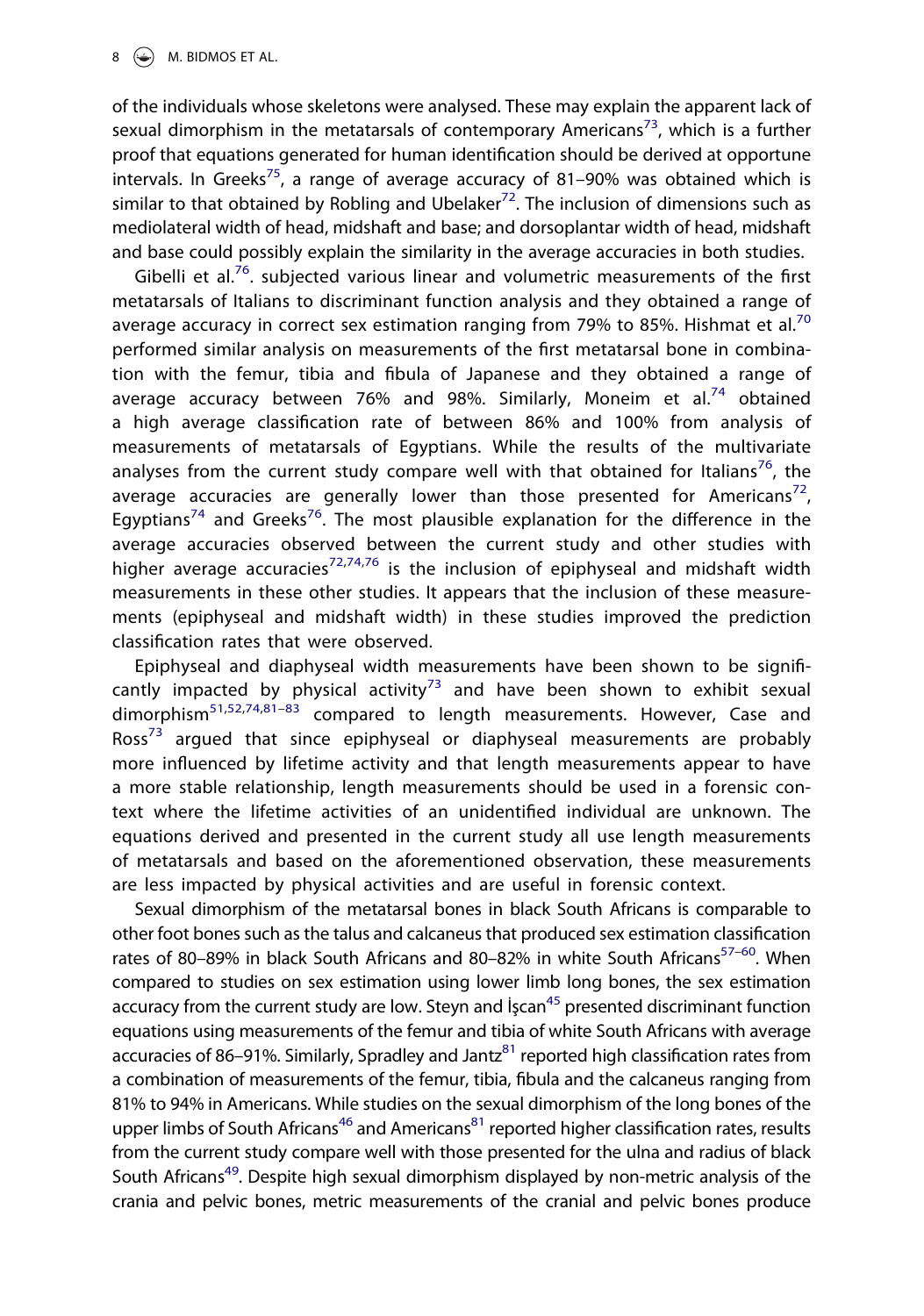comparable sex classification rates to metatarsals measurements used in the current study. In black South Africans, Franklin et al. $42$ . presented discriminant function equations for a combination of measurements from the face and calvaria with average accuracies that ranged between 77% and 80%. Facial dimensions were found to be more sexually dimorphic<sup>42</sup>. In contrast to the geomorphometric technique used by Franklin et al.<sup>42</sup>, Dayal et al.<sup>43</sup> subjected linear measurements of the cranium of black South Africans to DFA and they presented equations with average accuracies of between 80% and 85%. Studies utilizing measurements of the cranium and mandible of white South Africans yielded similar sex estimation accuracies of 80% to 86%<sup>41</sup>.

Numerous studies on various populations indicate that the skeletal biology varies in stature and sexual dimorphism and the South African population is no exception<sup>41,45,46,54,75,81</sup>. The South African population is considered unique and consists of socially identified populations that include the black South Africans, white South African, mixed ancestry/coloured South Africans and Indians<sup>46,50</sup>. The black South African population is considered homogenous although it consists of various bantu speaking tribes who were believed to have migrated from the Nigerian/Cameroon highlands into South Africa within the past 3000 to 5000 years and indigenous South Africans (Khoesan), despite evidences of gene flow among groups<sup>50</sup>. The white South African population, on the other hand, consists of descendants of European colonial settlers from the mainly Netherlands, French, Britain and Germany while the mixed ancestry/coloured population is composed of genetic contributions from the Bantu-speakers, European, Khoesan and Asians<sup>46,50</sup>. Skeletal variation within and between the South African population might be as results of admixture and gene flow among the population groups<sup>46</sup>. In addition, South Africans vary in terms of body size from Americans; black South African skeletal elements are smaller in dimensions and less robust compared to black Americans and white South Africans. However, white South Africans are taller than white Americans<sup>46</sup>. This osteometric difference between population groups is relevant and might help to explain the variations in sexual dimorphism that is evident within and across the population. It, therefore, emphasizes the need for population-specific standards that correctly identify victims of a particular population group in forensic anthropology.

In conclusion, the combination of measurements of metatarsal bones from the black South African population produce acceptably high average accuracies that can be used to estimate the sex of an unidentified individual from skeletonized remains in forensic anthropology. The sex estimation classification rates presented in this study, although lower than that for other population groups, are comparable to the metric accuracy scores from the cranium and other postcranial elements from South Africa. Measurements from the metatarsals of black South Africans are therefore useful as alternatives to highly sexual dimorphic bones in the forensic estimation of sex.

# Acknowledgments

The authors appreciate the generosity of those who donated their bodies for teaching and research without which this study would not have been possible. We also thank Prof Maryna Steyn for access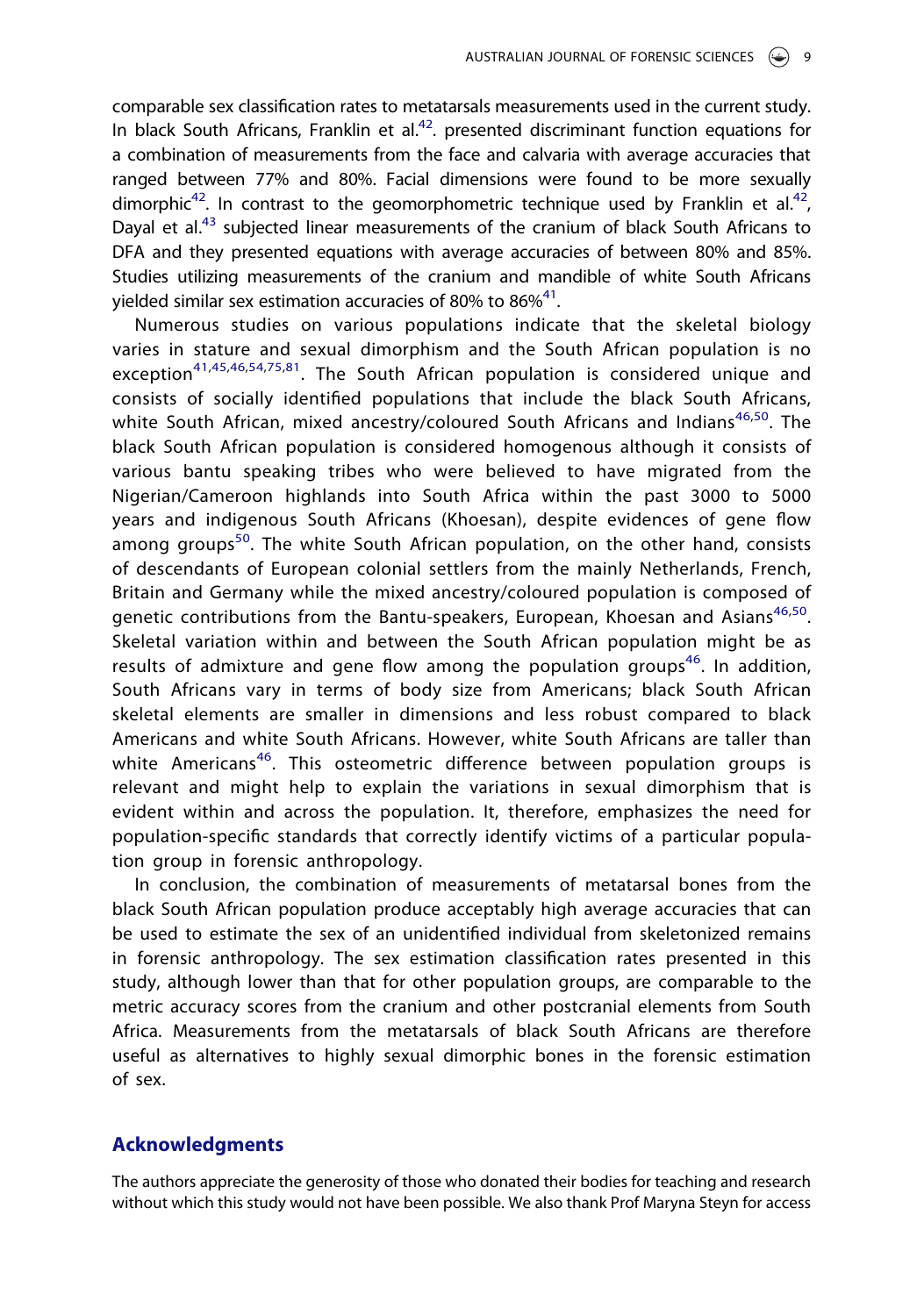10  $\left(\begin{matrix} \bigoplus \end{matrix}\right)$  M. BIDMOS ET AL.

to the Raymond A. Dart Collection of Human Skeletons and Mr Brendon Billings for assistance in the retrieval of specimens. The publication of this article was funded by the Qatar National Library.

# Disclosure statement

No potential conflict of interest was reported by the authors.

# **ORCID**

M. A. Bidmos **b** http://orcid.org/0000-0002-4993-3093

A. A. Adebesin **b** http://orcid.org/0000-0002-0333-7683

P. Mazengenya http://orcid.org/0000-0003-4733-1563

O. I. Olateju http://orcid.org/0000-0002-4415-1877

O. Adegboye http://orcid.org/0000-0002-9793-8024

# **References**

- 1. Krogman WM, Isçan MY. The human skeleton in forensic medicine. Springfield (IL): Charles C, Thomas; 1986. p. 413–457.
- 2. Loth S, Iscan M. Sex determination, encyclopedia of forensic sciences. San Diego: Academic Press; 2000.
- 3. Introna F, Di Vella G, Campobasso CP, Dragone M. Sex determination by discriminant analysis of calcanei measurements. J Forensic Sci. 1997;42:725–728. doi:10.1520/JFS14192J
- 4. Giles E. Sex determination by discriminant function analysis of the mandible. Am J Phys Anthropol. 1964;22:129–135. doi:10.1002/(ISSN)1096-8644
- 5. Kajanoja P. Sex determination of Finnish crania by discriminant function analysis. Am J Phys Anthropol. 1966;24:29–33. doi:10.1002/(ISSN)1096-8644
- 6. Holland TD. Sex determination of fragmentary crania by analysis of the cranial base. Am J Phys Anthropol. 1986;70:203–208. doi:10.1002/(ISSN)1096-8644
- 7. Kieser J, Groeneveld H. Multivariate sexing of the human viscerocranium. J Forensic Odontostomatol. 4;1986:41.
- 8. Song H-W, Qing LZ, Tao JJ. Sex diagnosis of Chinese skulls using multiple stepwise discriminant function analysis. Forensic Sci Int. 1992;54:135–140. doi:10.1016/0379-0738(92)90157-R
- 9. Ogawa Y, Imaizumi K, Miyasaka S, Yoshino M. Discriminant functions for sex estimation of modern Japanese skulls. J Forensic Leg Med. 2013;20:234–238. doi:10.1016/j.jflm.2012.09.023
- 10. Dabbs GR, Moore-Jansen PH. A method for estimating sex using metric analysis of the scapula. J Forensic Sci. 2010;55:149–152. doi:10.1111/j.1556-4029.2009.01232.x
- 11. Papaioannou VA, Kranioti EF, Joveneaux P, Nathena D, Michalodimitrakis M. Sexual dimorphism of the scapula and the clavicle in a contemporary Greek population: applications in forensic identification. Forensic Sci Int. 2012;217:e231–231. doi:10.1016/j.forsciint.2011.11.010
- 12. Albanese J. A method for estimating sex using the clavicle, humerus, radius, and ulna. J Forensic Sci. 2013;58:1413–1419. doi:10.1111/jfo.2013.58.issue-6
- 13. Moore MK, DiGangi EA, Ruíz FPN, Davila OJH, Medina CS. Metric sex estimation from the postcranial skeleton for the Colombian population. Forensic Sci Int. 2016;262:286. e281–286. e288. doi:10.1016/j.forsciint.2016.02.018
- 14. Peckmann TR, Scott S, Meek S, Mahakkanukrauh P. Sex estimation from the scapula in a contemporary Thai population: applications for forensic anthropology. Sci Justice. 2017;57:270–275. doi:10.1016/j.scijus.2017.02.005
- 15. Torimitsu S, Makino Y, Saitoh H, Sakuma A, Ishii N, Yajima D, Inokuchi G, Motomura A, Chiba F, Yamaguchi R. Sex assessment based on clavicular measurements in a modern Japanese population using multidetector computed tomography. Forensic Sci Int. 2018;285:207. e201–207. e205. doi:10.1016/j.forsciint.2017.10.009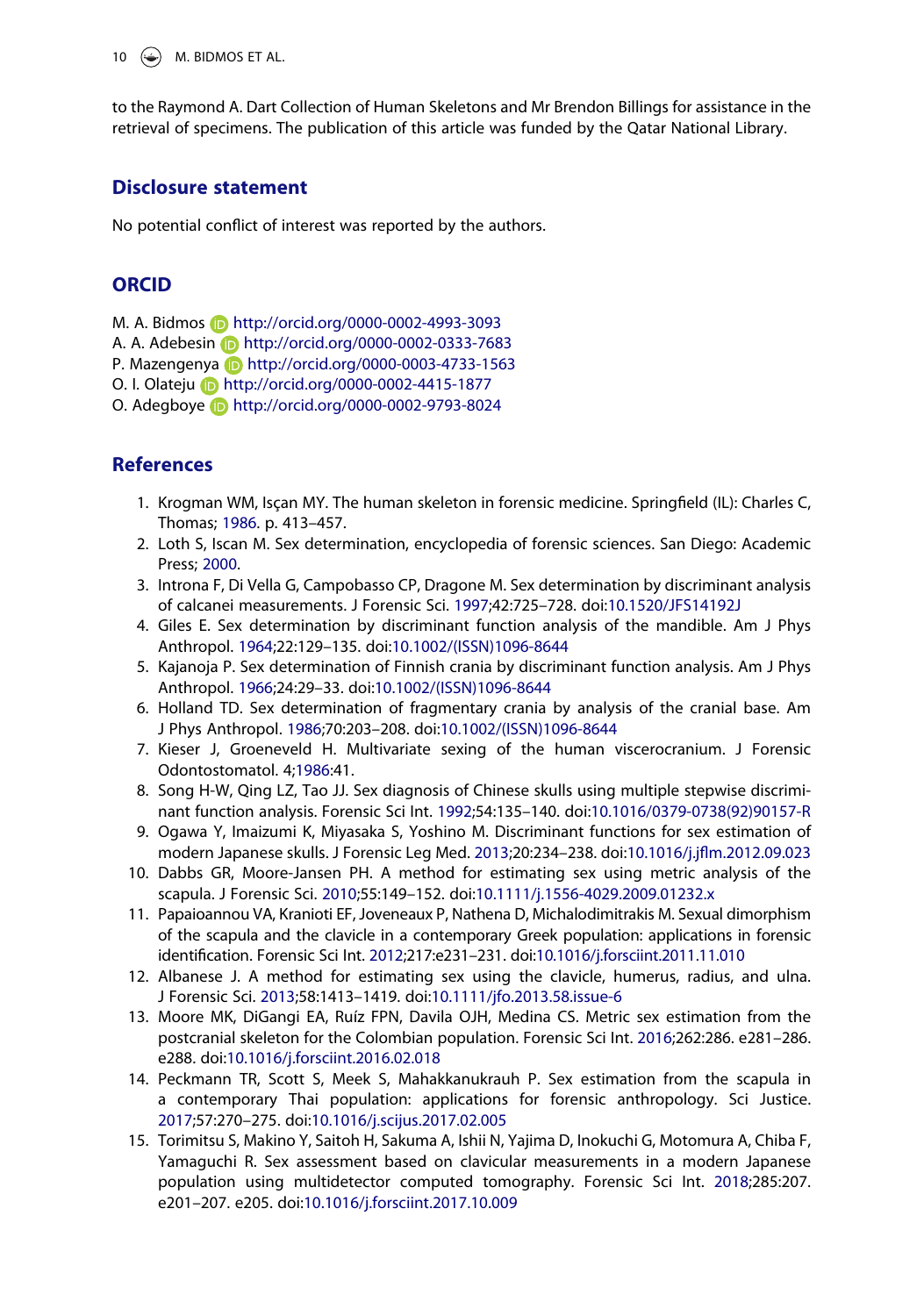- 16. Bongiovanni R, Spradley MK. Estimating sex of the human skeleton based on metrics of the sternum. Forensic Sci Int. 2012;219:290. e291–290. e297. doi:10.1016/j.forsciint.2011.11.034
- 17. Franklin D, Flavel A, Kuliukas A, Cardini A, Marks MK, Oxnard C, O'Higgins P. Estimation of sex from sternal measurements in a Western Australian population. Forensic Sci Int. 2012;217:230. e231–230. e235. doi:10.1016/j.forsciint.2011.11.008
- 18. Macaluso PJ, Lucena J. Estimation of sex from sternal dimensions derived from chest plate radiographs in contemporary Spaniards. Int J Legal Med. 2014;128:389–395. doi:10.1007/ s00414-013-0910-z
- 19. Chandrakanth H, Kanchan T, Krishan K. Osteometric analysis for sexing of modern sternum–an autopsy study from South India. Leg Med. 2014;16:350–356. doi:10.1016/j.legalmed.2014.07.007
- 20. García-Parra P, Fernández ÁP, Djorojevic M, Botella M, Alemán I. Sexual dimorphism of human sternum in a contemporary Spanish population. Forensic Sci Int. 2014;244:313. e311–313. e319. doi:10.1016/j.forsciint.2014.06.019
- 21. Ahmed A, Alshammari F, Alrafiaah A, Almohaisani A, Al-Mohrej O, Alkubaidan F. Estimation of sex in a contemporary Saudi population based on sternal measurements using multidetector computed tomography. Homo. 2017;68:411–421. doi:10.1016/j.jchb.2017.11.001
- 22. Dibennardo R, Taylor JV. Multiple discriminant function analysis of sex and race in the postcranial skeleton. Am J Phys Anthropol. 1983;61:305–314. doi:10.1002/(ISSN)1096-8644
- 23. Gonzalez PN, Bernal V, Perez SI. Geometric morphometric approach to sex estimation of human pelvis. Forensic Sci Int. 2009;189:68–74. doi:10.1016/j.forsciint.2009.04.012
- 24. Mahakkanukrauh P, Ruengdit S, Tun SM, Case DT, Sinthubua A. Osteometric sex estimation from the os coxa in a Thai population. Forensic Sci Int. 2017;271:127. e121–127. e127. doi:10.1016/j.forsciint.2016.11.043
- 25. Steele DG. The estimation of sex on the basis of the talus and calcaneus. Am J Phys Anthropol. 1976;45:581–588. doi:10.1002/(ISSN)1096-8644
- 26. Abd-elaleem SA, Abd-elhameed M, Ewis AA. Talus measurements as a diagnostic tool for sexual dimorphism in Egyptian population. J Forensic Leg Med. 2012;19:70–76. doi:10.1016/j. jflm.2011.12.003
- 27. Navega D, Vicente R, Vieira DN, Ross AH, Cunha E. Sex estimation from the tarsal bones in a Portuguese sample: a machine learning approach. Int J Legal Med. 2015;129:651–659. doi:10.1007/s00414-014-1070-5
- 28. Ekizoglu O, Inci E, Palabiyik FB, Can IO, Er A, Bozdag M, Kacmaz IE, Kranioti EF. Sex estimation in a contemporary Turkish population based on CT scans of the calcaneus. Forensic Sci Int. 2017;279:310. e311–310. e316. doi:10.1016/j.forsciint.2017.07.038
- 29. Scott S, Ruengdit S, Peckmann TR, Mahakkanukrauh P. Sex estimation from measurements of the calcaneus: applications for personal identification in Thailand. Forensic Sci Int. 2017;278:405. e401–405. e408. doi:10.1016/j.forsciint.2017.06.035
- 30. Nathena D, Michopoulou E, Kranioti EF. Sexual dimorphism of the calcaneus in contemporary Cretans. Forensic Sci Int. 2017;277:260. e261–260. e268. doi:10.1016/j.forsciint.2017.04.005
- 31. Holman DJ, Bennett KA. Determination of sex from arm bone measurements. Am J Phys Anthropol. 1991;84:421–426. doi:10.1002/(ISSN)1096-8644
- 32. İşcan MY, Loth SR, King CA, Shihai D, Yoshino M. Sexual dimorphism in the humerus: a comparative analysis of Chinese, Japanese and Thais. Forensic Sci Int. 1998;98:17–29. doi:10.1016/S0379-0738(98)00119-4
- 33. King CA, İşcan MY, Loth SR. Metric and comparative analysis of sexual dimorphism in the Thai femur. J Forensic Sci. 1998;43:954–958. doi:10.1520/JFS14340J
- 34. Mall G, Hubig M, Büttner A, Kuznik J, Penning R, Graw M. Sex determination and estimation of stature from the long bones of the arm. Forensic Sci Int. 2001;117:23–30. doi:10.1016/S0379- 0738(00)00445-X
- 35. Frutos LR. Metric determination of sex from the humerus in a Guatemalan forensic sample. Forensic Sci Int. 2005;147:153–157. doi:10.1016/j.forsciint.2004.09.077
- 36. Kranioti EF, Michalodimitrakis M. Sexual dimorphism of the humerus in contemporary cretans—a population-specific study and a review of the literature. J Forensic Sci. 2009;54:996–1000. doi:10.1111/jfo.2009.54.issue-5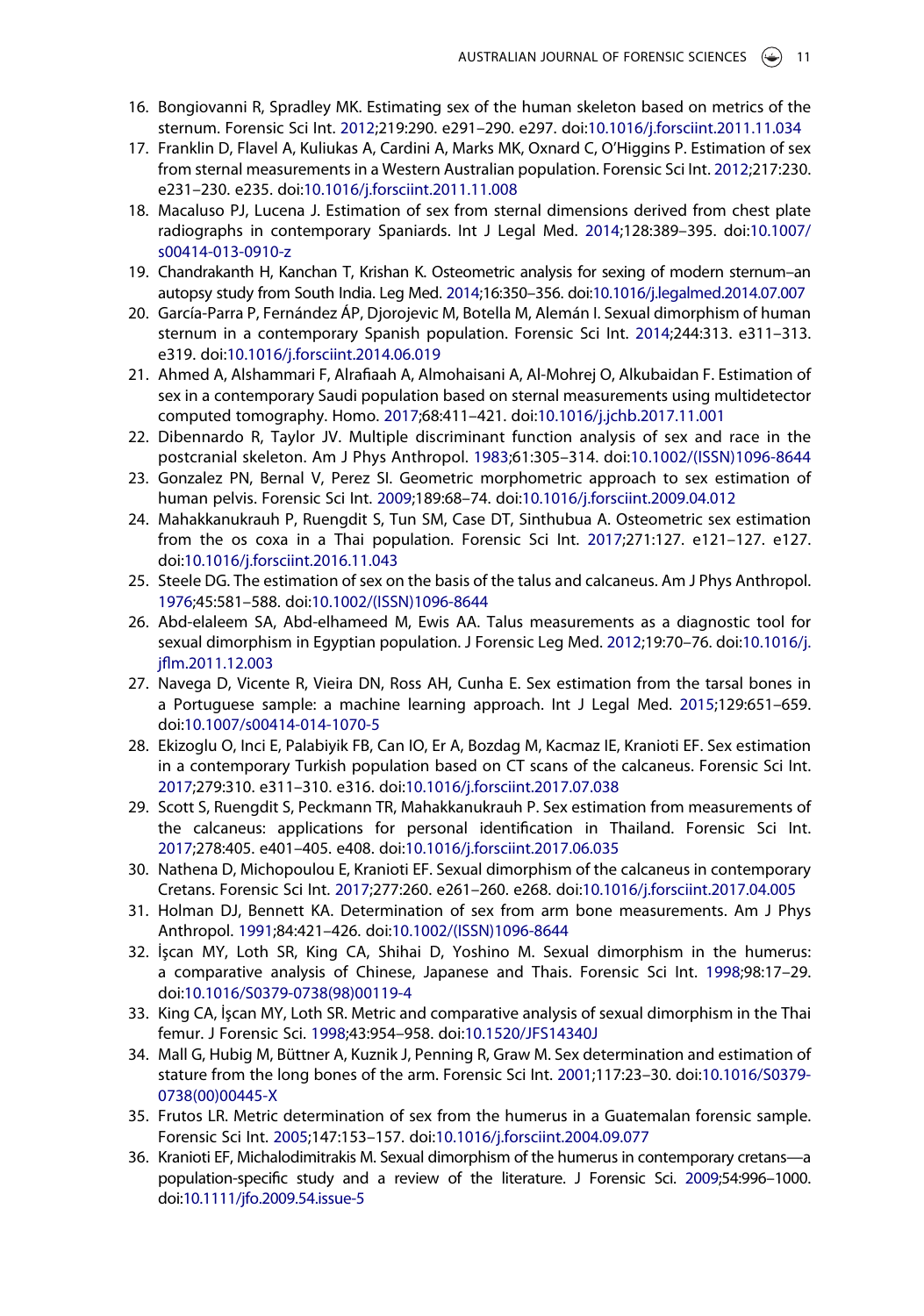- 12  $\circledast$  M. BIDMOS ET AL.
	- 37. Charisi D, Eliopoulos C, Vanna V, Koilias CG, Manolis SK. Sexual dimorphism of the arm bones in a modern Greek population. J Forensic Sci. 2011;56:10–18. doi:10.1111/jfo.2010.56. issue-1
	- 38. Boldsen JL, Milner GR, Boldsen SK. Sex estimation from modern American humeri and femora, accounting for sample variance structure. Am J Phys Anthropol. 2015;158:745–750. doi:10.1002/ajpa.22812
	- 39. Clavero A, Salicru M, Turbon D. Sex prediction from the femur and hip bone using a sample of CT images from a Spanish population. Int J Legal Med. 2015;129:373–383. doi:10.1007/ s00414-014-1069-y
	- 40. Curate F, Umbelino C, Perinha A, Nogueira C, Silva AM, Cunha E. Sex determination from the femur in Portuguese populations with classical and machine-learning classifiers. J Forensic Leg Med. 2017;52:75–81. doi:10.1016/j.jflm.2017.08.011
	- 41. Steyn M, İşcan MY. Sexual dimorphism in the crania and mandibles of South African whites. Forensic Sci Int. 1998;98:9–16. doi:10.1016/S0379-0738(98)00120-0
	- 42. Franklin D, Freedman L, Milne N. Sexual dimorphism and discriminant function sexing in indigenous South African crania. Homo. 2005;55:213–228. doi:10.1016/j.jchb.2004.08.001
	- 43. Dayal MR, Spocter MA, Bidmos MA. An assessment of sex using the skull of black South Africans by discriminant function analysis. Homo. 2008;59:209–221. doi:10.1016/j.jchb.2007.01.001
	- 44. Kieser J, Moggi-Cecchi J, Groeneveld H. Sex allocation of skeletal material by analysis of the proximal tibia. Forensic Sci Int. 1992;56:29–36. doi:10.1016/0379-0738(92)90143-K
	- 45. Steyn M, İşcan MY. Sex determination from the femur and tibia in South African whites. Forensic Sci Int. 1997;90:111–119. doi:10.1016/S0379-0738(97)00156-4
	- 46. Steyn M, İşcan MY. Osteometric variation in the humerus: sexual dimorphism in South Africans. Forensic Sci Int. 1999;106:77–85. doi:10.1016/S0379-0738(99)00141-3
	- 47. Asala S. Sex determination from the head of the femur of South African whites and blacks. Forensic Sci Int. 2001;117:15–22. doi:10.1016/S0379-0738(00)00444-8
	- 48. Asala SA, Bidmos MA, Dayal MR. Discriminant function sexing of fragmentary femur of South African blacks. Forensic Sci Int. 2004;145:25–29. doi:10.1016/j.forsciint.2004.03.010
	- 49. Barrier I, L'Abbé E. Sex determination from the radius and ulna in a modern South African sample. Forensic Sci Int. 2008;179:85. e81–85. e87. doi:10.1016/j.forsciint.2008.04.012
	- 50. Krüger GC, L'Abbé EN, Stull KE. Sex estimation from the long bones of modern South Africans. Int J Legal Med. 2017;131:275–285. doi:10.1007/s00414-016-1488-z
	- 51. Mokoena P, Billings BK, Gibbon V, Bidmos MA, Mazengenya P. Development of discriminant functions to estimate sex in upper limb bones for mixed ancestry South Africans. Sci Justice. 2019;59:660–666. doi:10.1016/j.scijus.2019.06.007
	- 52. Mokoena P, Billings BK, Bidmos MA, Mazengenya P. Sex estimation using dimensions around the nutrient foramen of the long bones of the arm and forearm in South Africans. Forensic Sci Int. 2017;278:404. e401–404. e405. doi:10.1016/j.forsciint.2017.06.037
	- 53. Macaluso PJ Jr. The efficacy of sternal measurements for sex estimation in South African blacks. Forensic Sci Int. 2010;202:111. e111–111. e117. doi:10.1016/j.forsciint.2010.07.019
	- 54. Patriquin ML, Loth S, Steyn M. Sexually dimorphic pelvic morphology in South African whites and blacks. Homo. 2003;53:255–262. doi:10.1078/0018-442X-00049
	- 55. Dayal MR, Bidmos MA. Discriminating sex in South African blacks using patella dimensions. J Forensic Sci. 2005;50:1294–1297. doi:10.1520/JFS2004306
	- 56. Bidmos M, Steinberg N, Kuykendall K. Patella measurements of South African whites as sex assessors. Homo. 2005;56:69–74. doi:10.1016/j.jchb.2004.10.002
	- 57. Bidmos MA, Dayal MR. Sex determination from the talus of South African whites by discriminant function analysis. Am J Forensic Med Pathol. 2003;24:322–328. doi:10.1097/01. paf.0000098507.78553.4a
	- 58. Bidmos MA, Dayal MR. Further evidence to show population specificity of discriminant function equations for sex determination using the talus of South African blacks. J Forensic Sci. 2004;49:1165–1170. doi:10.1520/JFS2003431
	- 59. Bidmos MA, Asala SA. Discriminant function sexing of the calcaneus of the South African whites. J Forensic Sci. 2003;48:1213–1218. doi:10.1520/JFS2003104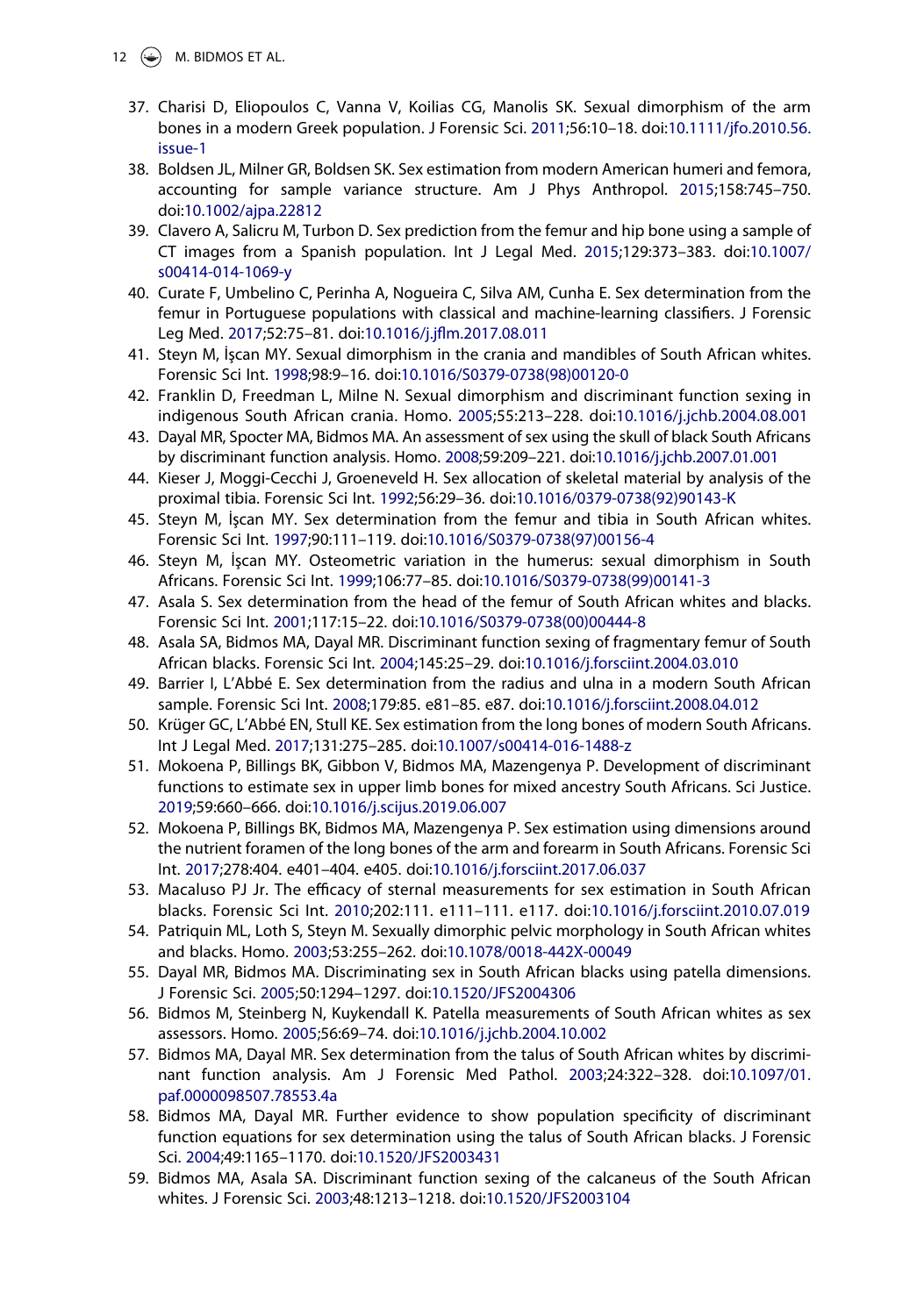- 60. Bidmos MA, Asala SA. Sexual dimorphism of the calcaneus of South African blacks. J Forensic Sci. 2004;49:446–450. doi:10.1520/JFS2003254
- 61. Bunning PSC, Barnett CH. A comparison of adult and foetal talocalcaneal articulations. J Anat. 99;1965:71–76.
- 62. Bidmos M. Metrical and non-metrical assessment of population affinity from the calcaneus. Forensic Sci Int. 2006;159:6–13. doi:10.1016/j.forsciint.2005.06.005
- 63. Bidmos MA, Dayal MR, Adegboye OA. Measurements of the talus in the assessment of population affinity. Forensic Sci Int. 2018;287:221.e1–221.e7. doi:10.1016/j.forsciint.2018.03.016
- 64. Bidmos M, Asala S. Calcaneal measurement in estimation of stature of South African blacks. Am J Phys Anthropol. 2005;126:335–342. doi:10.1002/(ISSN)1096-8644
- 65. Bidmos M. Adult stature reconstruction from the calcaneus of South Africans of European descent. J Clin Forensic Med. 2006;13:247–252. doi:10.1016/j.jcfm.2005.11.010
- 66. Byers S, Akoshima K, Curran B. Determination of adult stature from metatarsal length. Am J Phys Anthropol. 1989;79:275–279. doi:10.1002/(ISSN)1096-8644
- 67. Bidmos MA. Metatarsals in the estimation of stature in South Africans. J Forensic Leg Med. 2008;15:505–509. doi:10.1016/j.jflm.2008.05.007
- 68. Cordeiro C, Muñoz-Barús JI, Wasterlain S, Cunha E, Vieira DN. Predicting adult stature from metatarsal length in a Portuguese population. Forensic Sci Int. 2009;193:131. e131–131. e134. doi:10.1016/j.forsciint.2009.09.017
- 69. Pablos A, Gómez-Olivencia A, García-Pérez A, Martínez I, Lorenzo C, Arsuaga JL. From toe to head: use of robust regression methods in stature estimation based on foot remains. Forensic Sci Int. 2013;226:299. e291–299. e297. doi:10.1016/j.forsciint.2013.01.009
- 70. Hishmat AM, Michiue T, Sogawa N, Oritani S, Ishikawa T, Fawzy IA, Hashem MAM, Maeda H. Virtual CT morphometry of lower limb long bones for estimation of the sex and stature using postmortem Japanese adult data in forensic identification. Int J Legal Med. 2015;129:1173–1182. doi:10.1007/s00414-015-1228-9
- 71. Davies CM, Hackman L, Black S. The utility of the proximal epiphysis of the fifth metatarsal in age estimation. J Forensic Sci. 2013;58:436–442. doi:10.1111/jfo.2013.58.issue-2
- 72. Robling AG, Ubelaker DH. Sex estimation from the metatarsals. J Forensic Sci. 1997;42:1062–1069. doi:10.1520/JFS14261J
- 73. Case DT, Ross AH. Sex determination from hand and foot bone lengths. J Forensic Sci. 2007;52:264–270. doi:10.1111/jfo.2007.52.issue-2
- 74. Moneim WMA, Hady RHA, Maaboud RMA, Fathy HM, Hamed AM. Identification of sex depending on radiological examination of foot and patella. Am J Forensic Med Pathol. 2008;29:136–140. doi:10.1097/PAF.0b013e318173f048
- 75. Mountrakis C, Eliopoulos C, Koillias CG, Manolis SK. Sex determination using metatarsal osteometrics from the Athens collection. Forensic Sci Int. 178;2010:e1–178. e7.
- 76. Gibelli D, Poppa P, Cummaudo M, Mattia M, Cappella A, Mazzarelli D, Zago M, Sforza C, Cattaneo C. Sex assessment from the volume of the first metatarsal bone: a comparison of linear and volume measurements. J Forensic Sci. 2017;62:1582–1585. doi:10.1111/jfo.2017.62. issue-6
- 77. Dayal MR, Kegley AD, Štrkalj G, Bidmos MA, Kuykendall KL. The history and composition of the Raymond A. Dart collection of human skeletons at the University of the Witwatersrand, Johannesburg, South Africa. Am J Phys Anthropol. 2009;140:324–335. doi:10.1002/ajpa.21072
- 78. Statistics South Africa, census 2011 statistical release (revised)—P0301.4. Statistics South Africa, Pretoria; 2011. [cited 2019 Dec 5]. Available from: https://www.statssa.gov.za/publica tions/P03014/P030142011.pdf
- 79. Perini TA, Oliveira GLD, Ornellas JDS, Oliveira FPD. Technical error of measurement in anthropometry. Rev Bras Med Esporte. 2005;11:81–85. doi:10.1590/S1517-86922005000100009
- 80. Steyn M. Muti murders form South Africa: a case report. Forensic Sci Int. 2005;151:279–287. doi:10.1016/j.forsciint.2004.05.022
- 81. Spradley MK, Jantz RL. Sex estimation in forensic anthropology: skull versus postcranial elements. J Forensic Sci. 2011;56:289–296. doi:10.1111/j.1556-4029.2010.01635.x